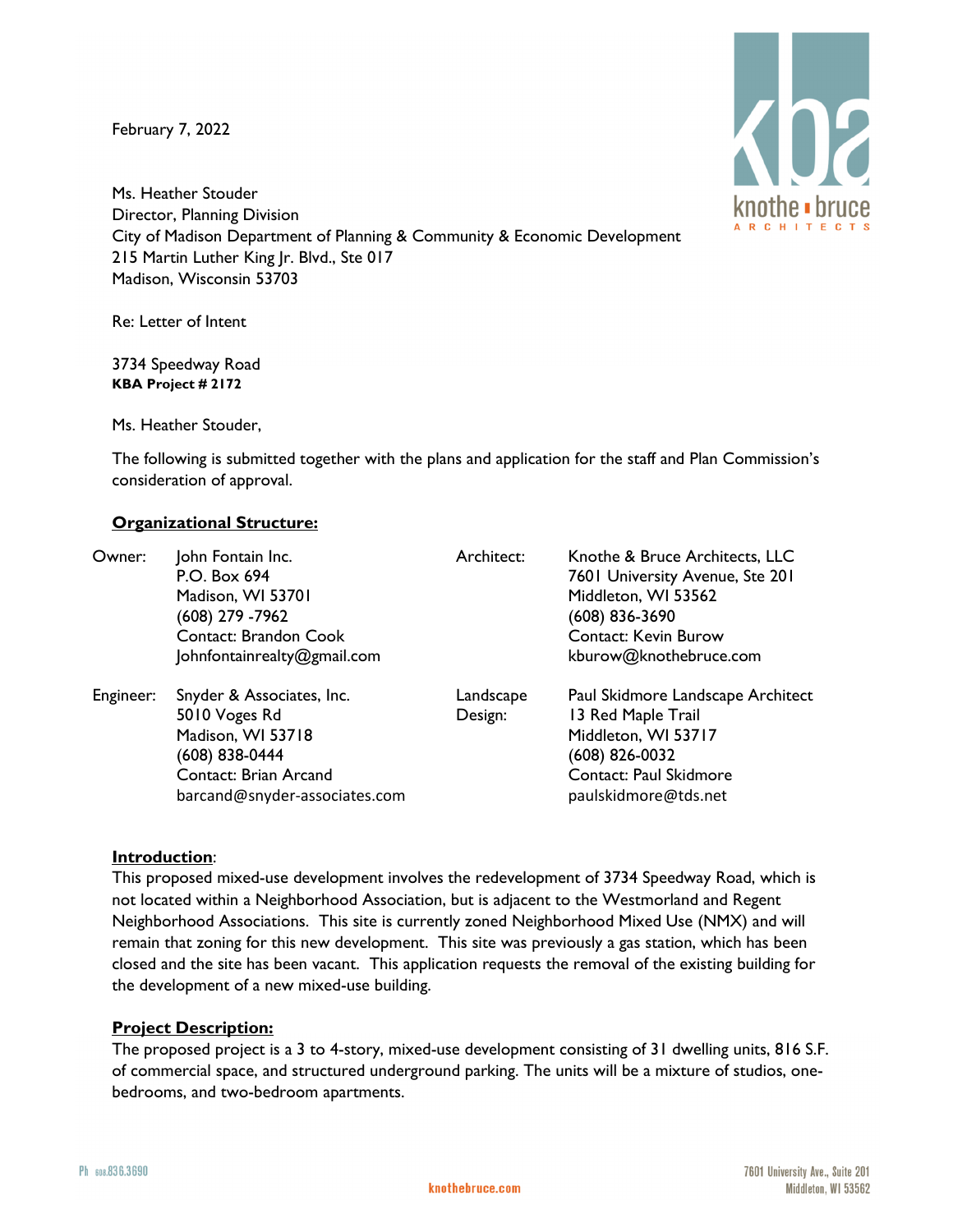Letter of Intent –LUA Submittal 3734 Speedway Road February 7, 2022 Page 2 of 3

The proposed building will be located directly across the street from the Glenway Golf Course clubhouse and is adjacent to commercial buildings to the south and west and residential homes to the north and east. This building has been designed as a 3 to 4-story structure with the fourth-floor setback on the north, west, and southeast sides of the property such that there are only three-story facades along the sidewalk on Speedway Road and a two-story façade along Glenway St. The garage access is located on the southeast side of the property to create easy access from Speedway Road to the underground parking. There is access to the guest parking for the commercial space located on Speedway Road as well, so there will be no vehicular connection to Glenway St, as currently exists, which will reduce the traffic on that street.

# **City and Neighborhood Input:**

We have met with the City on several occasions for this proposed development including meetings with Staff and attending a DAT Meeting and this input has helped shape this proposed development. A neighborhood meeting was held, led by Kevin Firchow and Alder Regina Vidaver; feedback from the neighborhood and the Alder has been taken into consideration.

# **Demolition Standards:**

The existing gas station has served many people over its time but is now vacant and the pumps and tanks have already been removed. The remaining building has no historic significance to this area. It is not a landmark structure, nor is it of an uncommon or unusual design or method of construction, and as such should meet the demolition criteria. We believe the demolition standards can be met, and a Reuse and Recycling Plan will be submitted prior to the deconstruction of the existing commercial structure.

# **Conditional Use approvals:**

The proposed redevelopment requires a conditional use to allow for a residential building with more than 3 stories, for containing 31 dwelling units, and for less than 50% of street frontage as commercial space. The proposed building's size, scale and use are consistent with the City's Comprehensive Plan for this property, which calls for Neighborhood Mixed Use in 2-4 stories.

# **Site Development Data:**

| Densities:              |                                              |
|-------------------------|----------------------------------------------|
| Lot Area                | 19,132 S.F. / .23 acres                      |
| <b>Dwelling Units</b>   | 31 DU                                        |
| Lot Area / D.U.         | 617 S.F./D.U.                                |
| Density                 | 70 units/acre                                |
| Open Space              | 6,359 S.F. (1,240 S.F. Min. Required)        |
| Open Space / Unit       | 617 S.F./Unit (40 S.F./Unit Required)        |
| Lot Coverage            | 13,563 S.F. = $71\%$ of total lot (75% Max.) |
| <b>Building Height:</b> | 3 - 4 Stories                                |
| Commercial Area:        | 816 S.F.                                     |